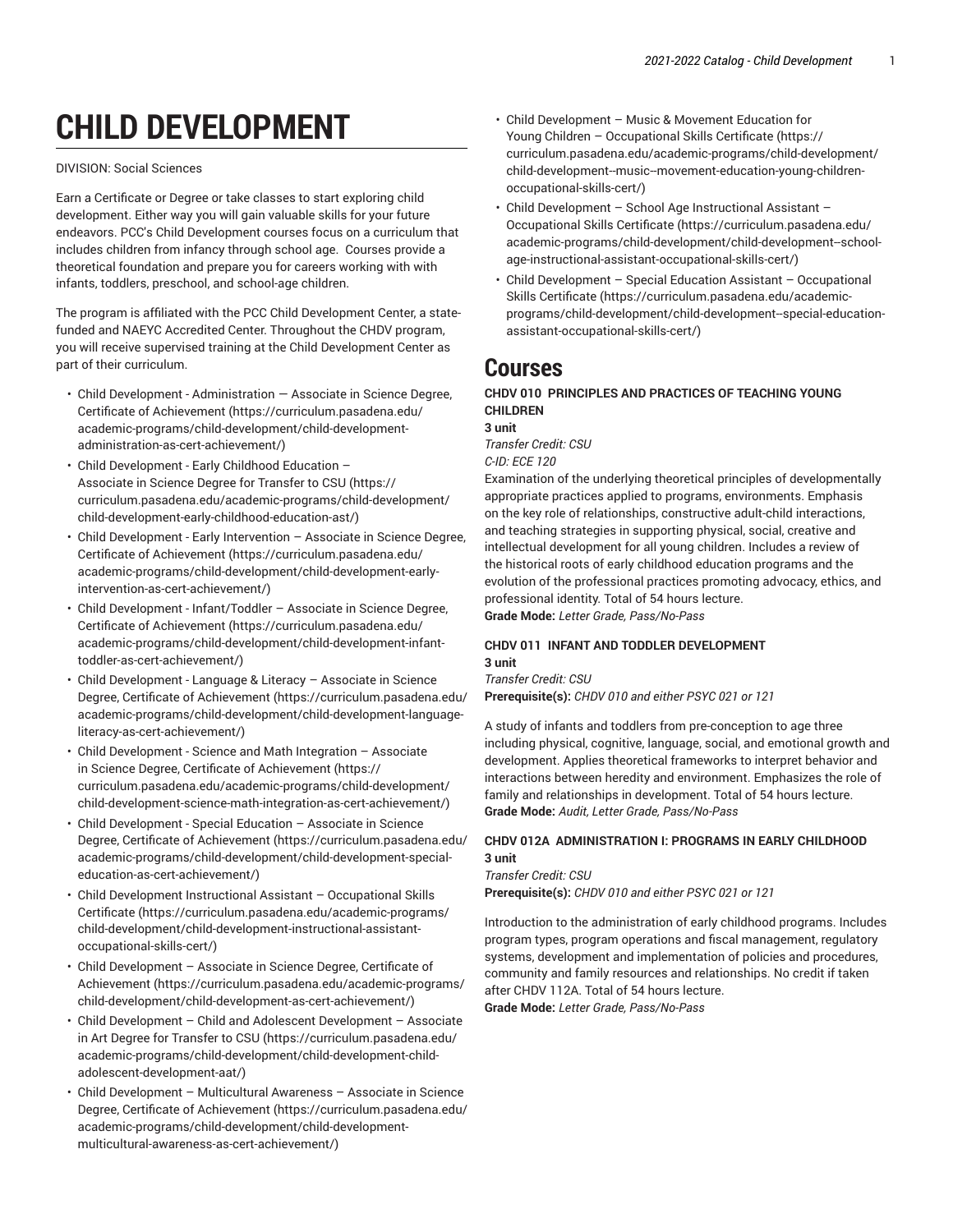## **CHDV 012B ADMINISTRATION II: PERSONNEL AND LEADERSHIP IN EARLY CHILDHOOD EDUCATION**

**3 unit** *Transfer Credit: CSU* **Prerequisite(s):** *CHDV 012A*

Current issues in administration of early care programs. Effective personnel management strategies including employee advancement through professional growth and development. Understanding applicability of legal and ethical responsibilities. No credit if taken after CHDV 112B. Total of 54 hours lecture. **Grade Mode:** *Letter Grade*

## **CHDV 013A PRACTICUM IN CHILD DEVELOPMENT-A**

**2 unit** *Transfer Credit: CSU C-ID: ECE 210 (with CHDV 013AF)* **Prerequisite(s):** *CHDV 010 and either PSYC 021 or 121*

**Corequisite(s):** *CHDV 013AF*

Student teachers design experiences that promote positive development and learning for young children. Students demonstrate developmentally appropriate early childhood activities and lesson plans. Emphasis on child-centered, play-initiated approaches to teaching, learning and assessment. Knowledge of curriculum content areas. Total of 36 hours lecture.

**Grade Mode:** *Audit, Letter Grade*

#### **CHDV 013AF FIELD PRACTICE IN CHILD DEVELOPMENT - A 2 unit**

*Transfer Credit: CSU C-ID: ECE 210 (with CHDV 013A)* **Prerequisite(s):** *CHDV 010 and PSYC 021 or 121 and maintain enrollment in 7 or more units, including CHDV 013A*

#### **Corequisite(s):** *CHDV 013A*

Practical classroom experiences to connect theory and practice in Child Development; develop professional behaviors in student teachers while working with young children; and build a comprehensive understanding of children and families in a classroom setting, including understanding of early intervention needs and practices. Demonstration of developmentally appropriate early childhood teaching competencies under the supervision of CHDV faculty and other qualified early education professionals. Emphasis on child centered, play-initiated approaches to teaching, learning and assessment; and knowledge of curriculum content areas as student teachers implement and evaluate experiences that promote positive development and learning for young children. Total of 120 hours field practice.

**Grade Mode:** *Audit, Letter Grade*

#### **CHDV 013B PRACTICUM IN CHILD DEVELOPMENT-B 2 unit**

*Transfer Credit: CSU* **Prerequisite(s):** *CHDV 013A and CHDV 013AF and maintain enrollment in 7 or more units, including field practice*

**Corequisite(s):** *CHDV 013BF*

Opportunity to learn developmentally-appropriate early childhood teaching strategies. Participation in advocacy project and development of Professional Portfolio. Meets partial fulfillment of the state requirement for the California Child Development Permit. Total of 36 hours lecture. **Grade Mode:** *Audit, Letter Grade*

#### **CHDV 013BF FIELD PRACTICE IN CHILD DEVELOPMENT B 2 unit**

*Transfer Credit: CSU* **Prerequisite(s):** *CHDV 013A and CHDV 013AF*

**Corequisite(s):** *CHDV 013B*

Opportunity to demonstrate developmentally-appropriate early childhood teaching competencies under guided supervision. Students will utilize practical classroom experiences to connect theory and practice, develop professional behaviors, and build a comprehensive understanding of children and families, including gaining experience with Parent Conferencing. Child centered, play-oriented approaches to teaching, learning, and assessment will be utilized. Meets partial fulfillment of the state requirement for the California Child Development Permit. Total of 120 hours field practice.

**Grade Mode:** *Audit, Letter Grade*

## **CHDV 014 OBSERVATION AND ASSESSMENT OF YOUNG CHILDREN 3 unit**

*Transfer Credit: CSU C-ID: ECE 200* **Prerequisite(s):** *CHDV 010 and either PSYC 021 or PSYC 021H*

**Recommended Preparation:** *CHDV 013A, CHDV 013AF, and CHDV 020*

Focus on the appropriate use of assessment and observation strategies to document development, behavior, growth, play and learning in order to join with families and professionals in promoting children's success and maintaining quality programs. Recording strategies, rating systems, portfolios, and multiple assessment methods are explored. Child/student observations will be conducted and analyzed. Total of 54 hours lecture. **Grade Mode:** *Letter Grade*

#### **CHDV 015 CHILD, FAMILY AND COMMUNITY 3 unit**

*Transfer Credit: CSU C-ID: CDEV 110* **Recommended Preparation:** *CHDV 010 and PSYC 021, 021H, or 121*

Examines the developing child in a societal context which focuses on the interrelationships of family, school, and community and emphasizes historical and socio-cultural factors. The processes of socialization and identity development will be highlighted, showing the importance of respectful, reciprocal relationships that support and empower families. Total of 54 hours lecture.

**Grade Mode:** *Letter Grade, Pass/No-Pass*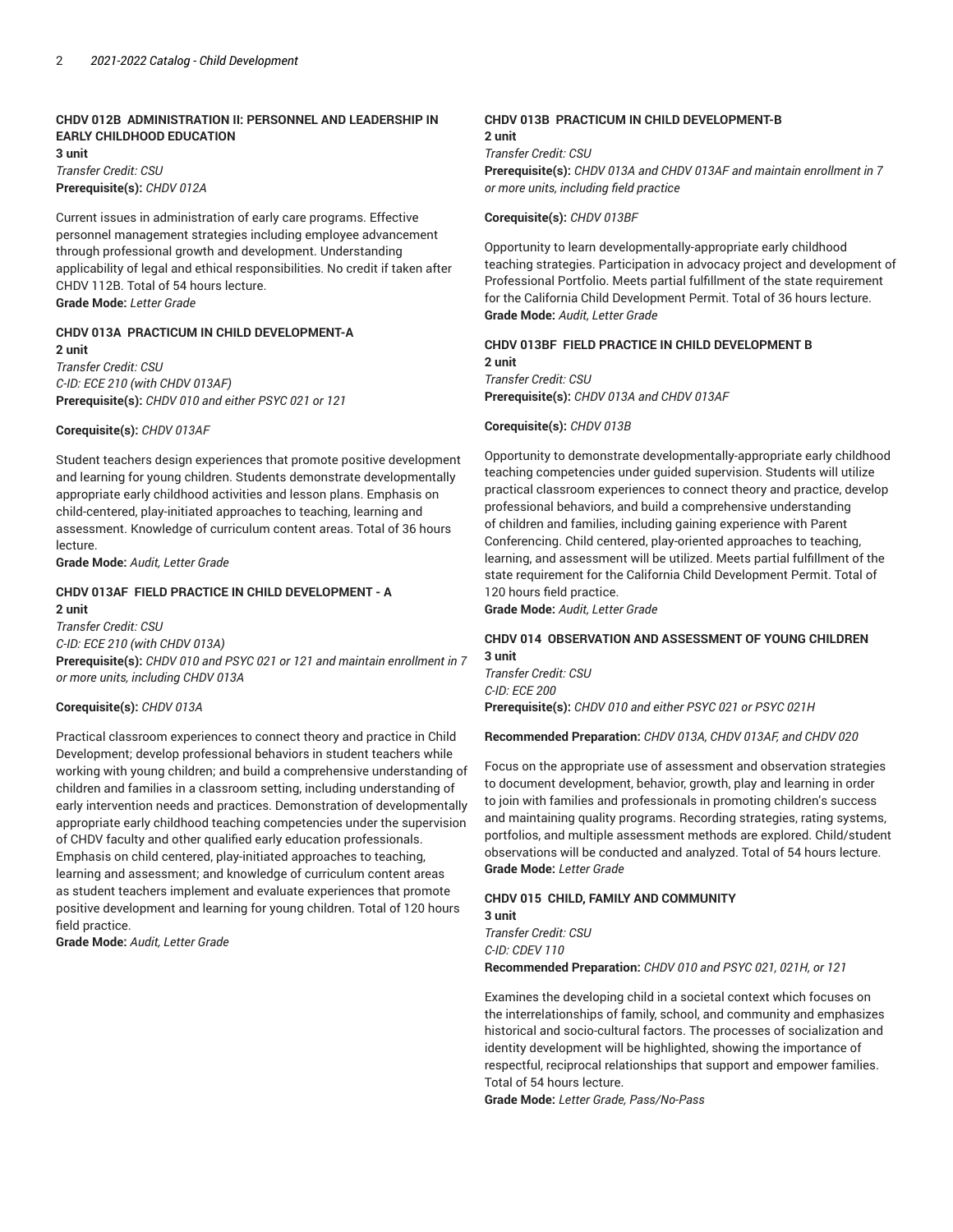## **CHDV 016 HEALTH, SAFETY AND NUTRITION 3 unit**

*Transfer Credit: CSU C-ID: ECE 220* **Prerequisite(s):** *CHDV 010 and either PSYC 021 or 021H*

Introduction to the laws, regulations, standards, policies and procedures and early childhood curriculum related to child health safety and nutrition. The key components that ensure physical health, mental health and safety for both children and staff will be identified along with the importance of collaboration with families and health professionals. Focus on integrating the concepts into everyday planning and program development. CPR techniques, pediatric first aid; prevention and detection of child abuse. No credit if taken after CHDV 116. Total of 54 hours lecture.

**Grade Mode:** *Audit, Letter Grade*

#### **CHDV 017 TEACHING CHILDREN IN A DIVERSE SOCIETY 3 unit**

*Transfer Credit: CSU C-ID: ECE 230*

Development of social identities in diverse societies including theoretical and practical implications of oppression and privilege affecting young children, families, programs, classrooms, teaching, education and schooling. Exploration of various classroom strategies emphasizing culturally and linguistically appropriate anti-bias approaches supporting children in becoming competent members of a diverse society. Selfexamination and reflection of one's own issues and understanding of educational principles in integrating social identity, stereotypes and bias, social and educational access, media, schooling, better informed teaching practices and/or program development. No credit if taken after CHDV 117. Total of 54 hours lecture.

**Grade Mode:** *Letter Grade*

## **CHDV 020 INTRODUCTION TO CURRICULUM PLANNING 3 unit**

*Transfer Credit: CSU C-ID: ECE 130* **Prerequisite(s):** *CHDV 010 and either PSYC 021 or 021H*

#### **Recommended Preparation:** *CHDV 013A*

Overview of knowledge and skills providing appropriate curriculum and environments for children from birth to age 6. A teacher's role in supporting development and engagement for young children. Strategies for developmentally-appropriate practice based on observation and assessments across the curriculum, including 1) academic content areas, 2) play, art, and creativity, 3) development of social-emotional, communication, and cognitive skills, and 4) emphasizing the essential role of play. Includes language and literacy, social and emotional learning, sensory learning, art and creativity, math and science. No credit if taken after CHDV 120. Total of 54 lecture hours.

**Grade Mode:** *Letter Grade*

## **CHDV 022 INFANT TODDLER CARE AND EDUCATION 3 unit** *Transfer Credit: CSU* **Prerequisite(s):** *CHDV 011*

Application of current theory and research to the care and education of infants and toddlers in group settings. Examines essential policies, principles and practices that lead to quality care and developmentally appropriate curriculum for children birth to 36 months. Total of 54 hours lecture.

**Grade Mode:** *Audit, Letter Grade*

## **CHDV 024A SPECIAL TOPICS IN CHILD DEVELOPMENT - HEALTH AND SAFETY**

**2 unit**

*Transfer Credit: CSU*

Explores theory and current health and safety practices in care and educational settings of children from birth to 12 years of age. Total of 36 hours lecture.

**Grade Mode:** *Audit, Letter Grade*

## **CHDV 024B SPECIAL TOPICS: CHILD DEVELOPMENT: CURRICULUM 2 unit**

*Transfer Credit: CSU*

Study of curriculum theory, regulations, and practices in care and educational settings for children from birth to 12 years of age. Total of 36 hours lecture.

**Grade Mode:** *Audit, Letter Grade*

## **CHDV 024C SPECIAL TOPICS IN CHILD DEVELOPMENT - THE YOUNG CHILD**

## **2 unit**

*Transfer Credit: CSU*

Examines intrinsic and extrinsic factors which impact learning of the young child.in care and educational settings from birth to 12 years of age. Total 36 hours lecture.

**Grade Mode:** *Audit, Letter Grade*

## **CHDV 024D SPECIAL TOPICS IN CHILD DEVELOPMENT- WORKING WITH PARENTS**

#### **2 unit**

*Transfer Credit: CSU*

Examines theory and practices of parental education and the impact on childhood learning in care and educational settings from birth to 12 years of age. Total of 36 hours lecture. **Grade Mode:** *Audit, Letter Grade*

## **CHDV 024E SPECIAL TOPICS IN CHILD DEVELOPMENT-MULTICULTURAL ISSUES**

**2 unit**

*Transfer Credit: CSU*

Topics of current and general interest in diversity, anti-bias and multicultural issues in care and educational settings for children from birth to 12 years of age. Total of 36 hours lecture. **Grade Mode:** *Audit, Letter Grade*

## **CHDV 024F SPECIAL TOPICS IN CHILD DEVELOPMENT- DISCIPLINE 2 unit**

*Transfer Credit: CSU*

Examination of discipline theories and practices in care and educational settings for children from birth through 8 years of age. Total of 36 hours lecture.

**Grade Mode:** *Audit, Letter Grade*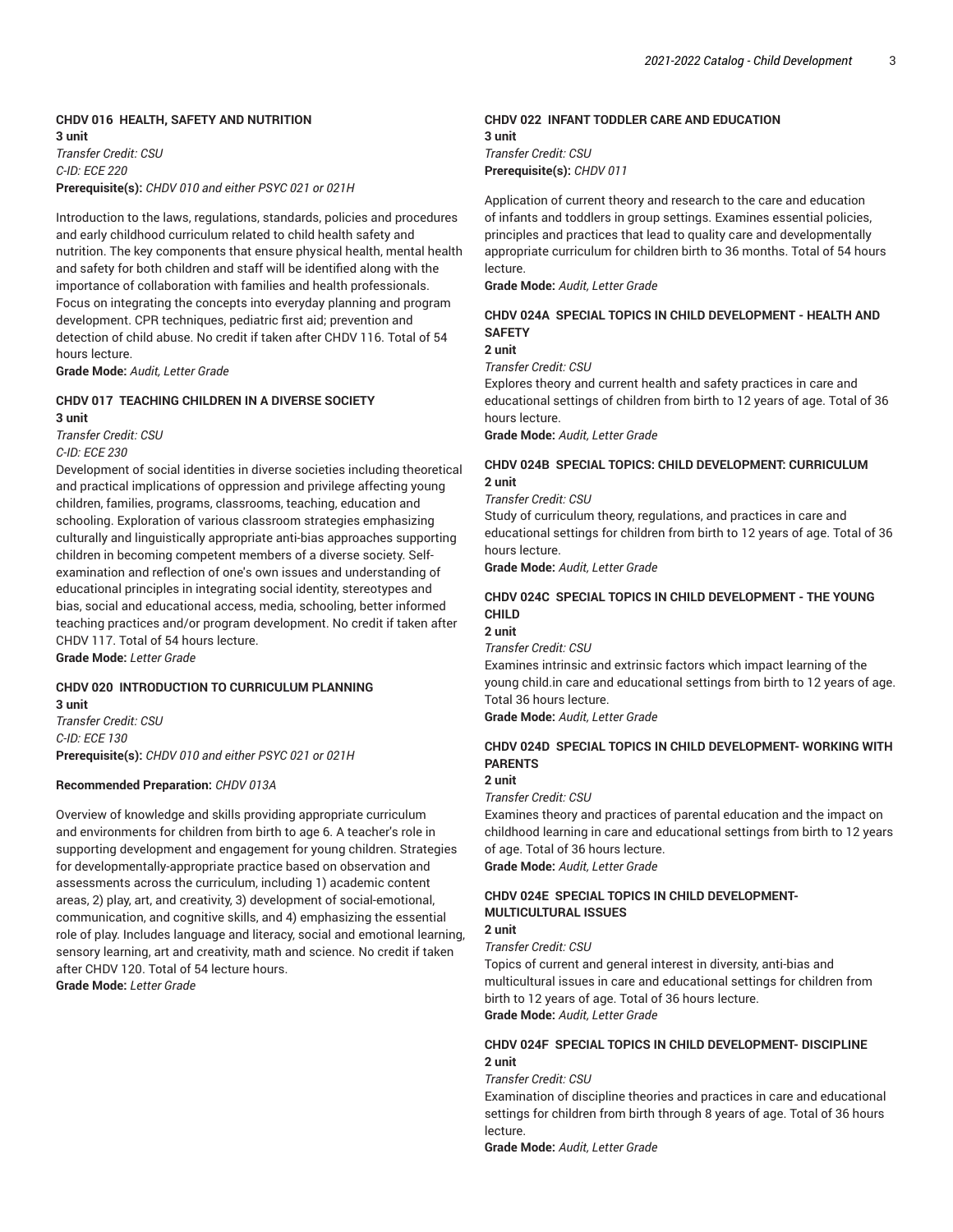## **CHDV 024G SPECIAL TOPICS IN CHILD DEVELOPMENT - ENVIRONMENT**

#### **2 unit**

*Transfer Credit: CSU*

Topics of current and general interest in the practical applications of creating learning environments in care and educational settings for children from birth to 12 years of age. Total of 36 hours lecture. **Grade Mode:** *Audit, Letter Grade*

## **CHDV 024I SPECIAL TOPICS IN CHILD DEVELOPMENT-ADMINISTRATION**

## **2 unit**

#### *Transfer Credit: CSU*

Overview of early childhood education program administration. Topics include theoretical perspectives, licensing regulations, and budgetary considerations. No credit if taken after CHDV 024H. Formerly CHDV 024H. Total of 36 hours lecture.

**Grade Mode:** *Audit, Letter Grade*

## **CHDV 025A EARLY CHILDHOOD EDUCATION STEM A - MATHEMATICS 3 unit**

*Transfer Credit: CSU*

**Prerequisite(s):** *CHDV 010 and PSYC 021 or PSYC 021H*

Focus on the principles and methods of planning, presenting and evaluating STEM experiences for young children ages two to five. Activities that foster children's natural curiosity about mathematical and engineering concepts. These activities will be designed to encourage exploration, experimentation, problem solving and discovery. Methods for adapting math and engineering experiences for young children with special needs will also be discussed. Total of 54 hours lecture. **Grade Mode:** *Audit, Letter Grade*

# **CHDV 025B EARLY CHILDHOOD STEM - SCIENCE**

**3 unit** *Transfer Credit: CSU* **Prerequisite(s):** *CHDV 025A*

Integration of developmentally appropriate STEM content with a focus on science and technology into the early childhood classroom curriculum. The process of using inquiry tools and problem-solving strategies and focused learning centers with content embedded in all other classroom areas is explored. Examine numerous evidence-based instructional strategies for teaching young children, including those who are culturally, linguistically and ability diverse. Total of 54 hours lecture. **Grade Mode:** *Audit, Letter Grade*

## **CHDV 030 INTRODUCTION TO CHILDREN WITH SPECIAL NEEDS 3 unit**

#### *Transfer Credit: CSU*

**Prerequisite(s):** *CHDV 010 and enrollment in or completion of PSYC 021 or PSYC 021H or PSYC 024*

Introduces the variations in development of children with special needs ages birth through eight and the resulting impact on families. Includes an overview of historical and societal influences, laws relating to children with special needs, and the identification and referral process. No credit if taken after SET 100. Total of 54 hours lecture. Formerly SET 100. **Grade Mode:** *Letter Grade*

## **CHDV 035 INTRODUCTION TO CURRICULUM AND STRATEGIES FOR CHILDREN WITH SPECIAL NEEDS**

**3 unit** *Transfer Credit: CSU* **Prerequisite(s):** *CHDV 030*

Covers curriculum and intervention strategies for working with children with disabilities and other special needs in partnership with their families. Focus on the use of observation and assessment in meeting the individualized needs of children in inclusive and natural environments. The role of the teacher as a professional working with families, collaboration with interdisciplinary teams, and cultural competence. No credit if taken after CHDV 128. Total of 54 hours lecture. **Grade Mode:** *Letter Grade*

#### **CHDV 105 CHILDREN WITH CHALLENGING BEHAVIORS 3 unit**

**Prerequisite(s):** *CHDV 010 and enrollment in or completion of PSYC 021 or 021H or PSYC 024*

Overview of the developmental, environmental and cultural factors that impact the behavior of young children, including family stress, child temperament, violence, attachment disorders, and special needs, as well as proactive intervention and prevention techniques. Topics include addressing why children misbehave, how to carefully observe a child, how to create a positive environment to encourage appropriate behavior, and how to effectively address many types of behaviors including those that are aggressive and antisocial, disruptive, destructive, emotional and dependent. No credit if taken after SET 105. Total of 54 hours lecture. **Grade Mode:** *Letter Grade*

## **CHDV 113 HOME VISITING IN EARLY INTERVENTION 3 unit**

**Prerequisite(s):** *CHDV 010 and CHDV 035*

Overview of the basics required for an early intervention assistant to effectively provide services to a child (Birth to three years of age) with a disability and the family in the home environment. Philosophies regarding early intervention services in the home. Topics include the diversity of environments, family systems and interpersonal communication styles. Additional topics provide support relating to personal organization and preparation for the visits, collaboration with other professionals, infant mental health and developing appropriate home-based interventions for the child and family. No credit if taken after SET 113. Total of 54 hours lecture.

**Grade Mode:** *Audit, Letter Grade*

## **CHDV 114 EARLY INTERVENTION 3 unit Prerequisite(s):** *CHDV 010 and CHDV 011*

Study of infants and toddlers with disabilities, atypical development or other special needs, both in the early intervention setting and in the child care setting. Explores strategies and interventions used in the field of early intervention. Current theories in early intervention, early relationships, family systems, grief processing and stressors will be studied. Total of 54 hours lecture.

**Grade Mode:** *Audit, Letter Grade*